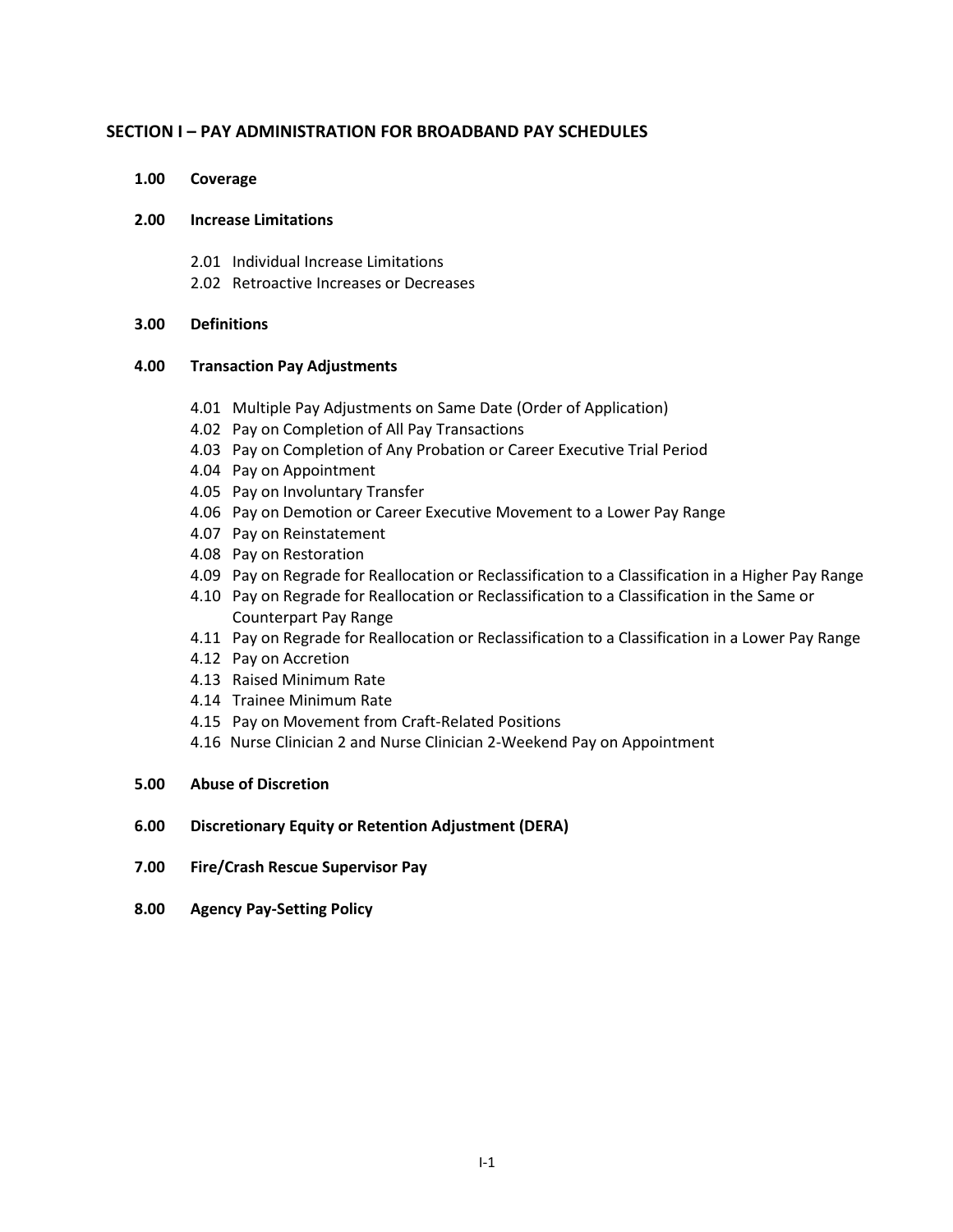## **1.00 Coverage**

The provisions of this Section (Section I) apply to classified permanent and project employees in positions allocated to classifications assigned to the broadband pay schedules. In addition, certain unclassified attorney positions, those included in Section C of this Plan except Assistant District Attorneys, are covered by 4.04 of this Section (Section I). These provisions supersede those of ch. ER 29 and ER 30, Wis. Adm. Code.

## **2.00 Increase Limitations**

## **2.01 Individual Increase Limitations**

Except where specified, the individual increase limit provided in s. 230.12(5)(d), Wis. Stats., does not apply to base pay adjustments granted pursuant to provisions of this Section (Section I).

## **2.02 Retroactive Increases or Decreases**

Except for action in accordance with ss. 230.43(4), 230.44(4)(c), and 230.45, Wis. Stats., or to correct an error, no pay increases or decreases associated with provisions of this Section (Section I) shall be retroactive.

## **3.00 Definitions**

The definitions set forth in ss. ER 1.02 and ER-MRS 1.02, Wis. Adm. Code, will be used for purposes of this Section (Section I) with the following additions:

- (1) **"Appointment Maximum"** means the maximum base rate an employee may be granted when appointed to a position assigned to that "appointment maximum," except as otherwise provided under 4.04 (Pay on Appointment), 4.07 (Pay on Reinstatement) and 4.08 (Pay on Restoration) of this Section (Section I). The "appointment maximum" is not the maximum of the pay range. See also "Temporary Appointment Maximum."
- (2) **"Effective receipt"** means the date a recommendation is received by the office within the agency that has been delegated, in writing, effective receipt authority by the appointing authority.
- (3) **"Present rate of pay"** means the base pay rate currently authorized for the position that determines the type of personnel transaction that will occur, unless otherwise specified.
- (4) **"Red circled pay rate"** means a base pay rate received by an employee that is above the pay range maximum for the classification of the employee's position. Employees whose pay has been red circled shall continue to receive their present rate of pay until the pay range maximum for the class exceeds their present red circled pay rate, and shall not receive any base pay adjustments unless authorized by this Plan. However, employees whose pay has been red circled as a result of a layoff prior to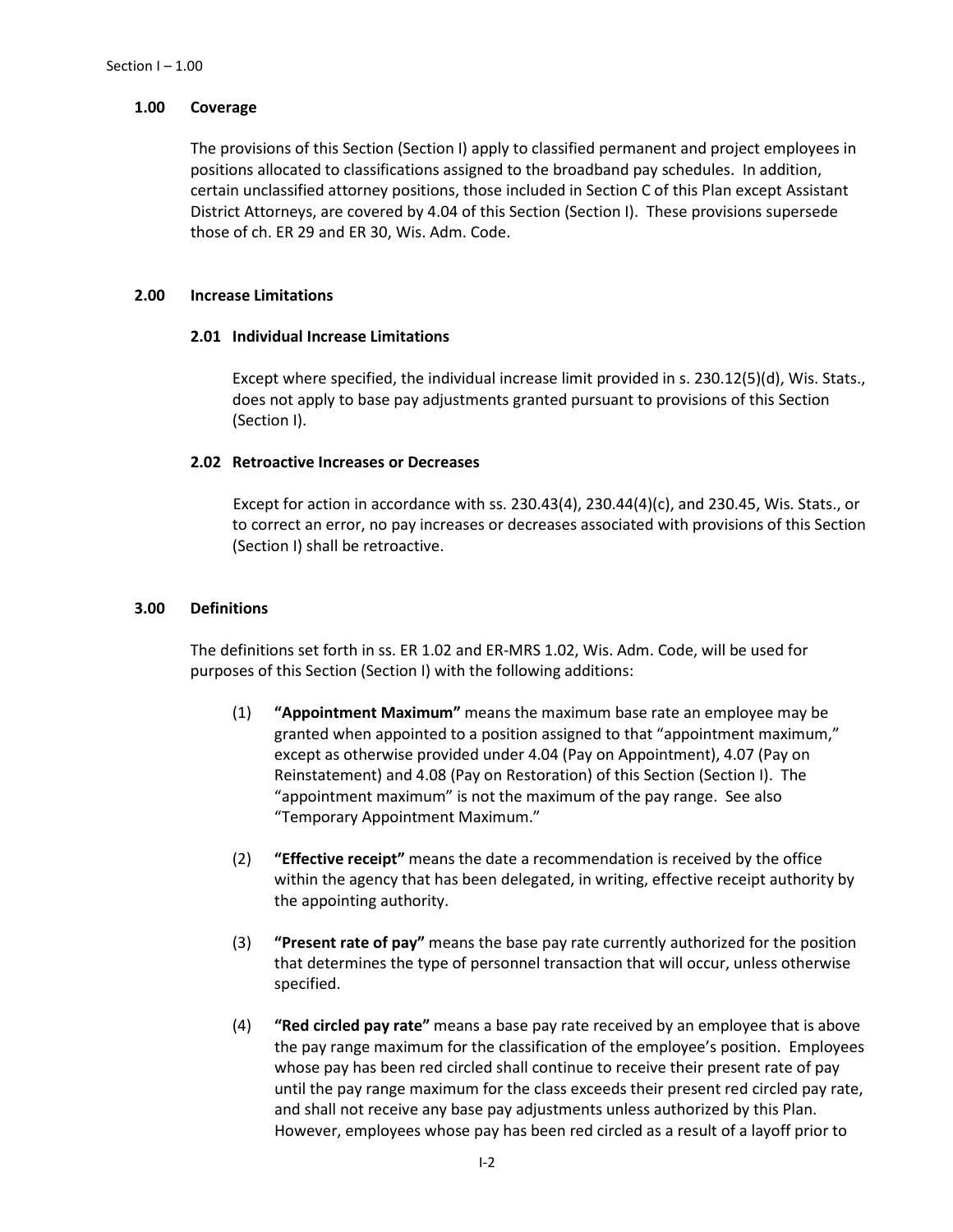July 1, 2016, and whose restoration rights have been forfeited as a result of a failure to accept a reasonable offer of appointment or reappointment pursuant to ch. ER-MRS 22, Wis. Adm. Code, shall have their base pay reduced to the maximum of the applicable pay range.

(5) "**Return to Previous Level**" means an original appointment or promotion to a position in the same, counterpart, or lower pay range that had been previously attained in a permanent position within five (5) years of the appointment.

**NOTE:** For current employees, pay on "Return to Previous Level" is only applied when an employee is moving upwards towards, or to, a pay range level previously attained. A transaction that meets the definition of a demotion cannot be considered a return to previous level, even if the employee was previously in a position at the lower level to which demoting. A transaction that meets the definition of a transfer is considered a return to previous level only if the movement is to a higher classification level in the same broadband pay range.

(6) **"Temporary Appointment Maximum"** means an appointment maximum that is established temporarily for a specific position due to special market needs. Except as otherwise provided in 4.04 (Pay on Appointment), 4.07 (Pay on Reinstatement), or 4.08 (Pay on Restoration), below, the "temporary appointment maximum" is the maximum base rate an employee (new or current) may be granted when appointed to the specific position for which the "temporary appointment maximum" is approved. Once the position for which the "temporary appointment maximum" has been approved is filled, the "temporary appointment maximum" expires.

A "temporary appointment maximum" will be established only under exceptional circumstances and must be pre-approved by DPM. See also "Appointment Maximum."

(7) **"Within-Range Pay Step (WRPS)"** means an amount equal to three percent (3.0%) of the minimum of the applicable pay schedule.

# **4.00 Transaction Pay Adjustments**

### **4.01 Multiple Pay Adjustments on Same Date (Order of Application)**

Multiple pay adjustments that are effective on the same date will be applied in the following order:

- (1) Regrade of an employee as a result of a reallocation decision.
- (2) Regrade of an employee as a result of a reclassification decision.
- (3) Progression adjustments provided under Section A, 2.03 of this Plan.
- (4) Promotion, except when considered a return to previous level.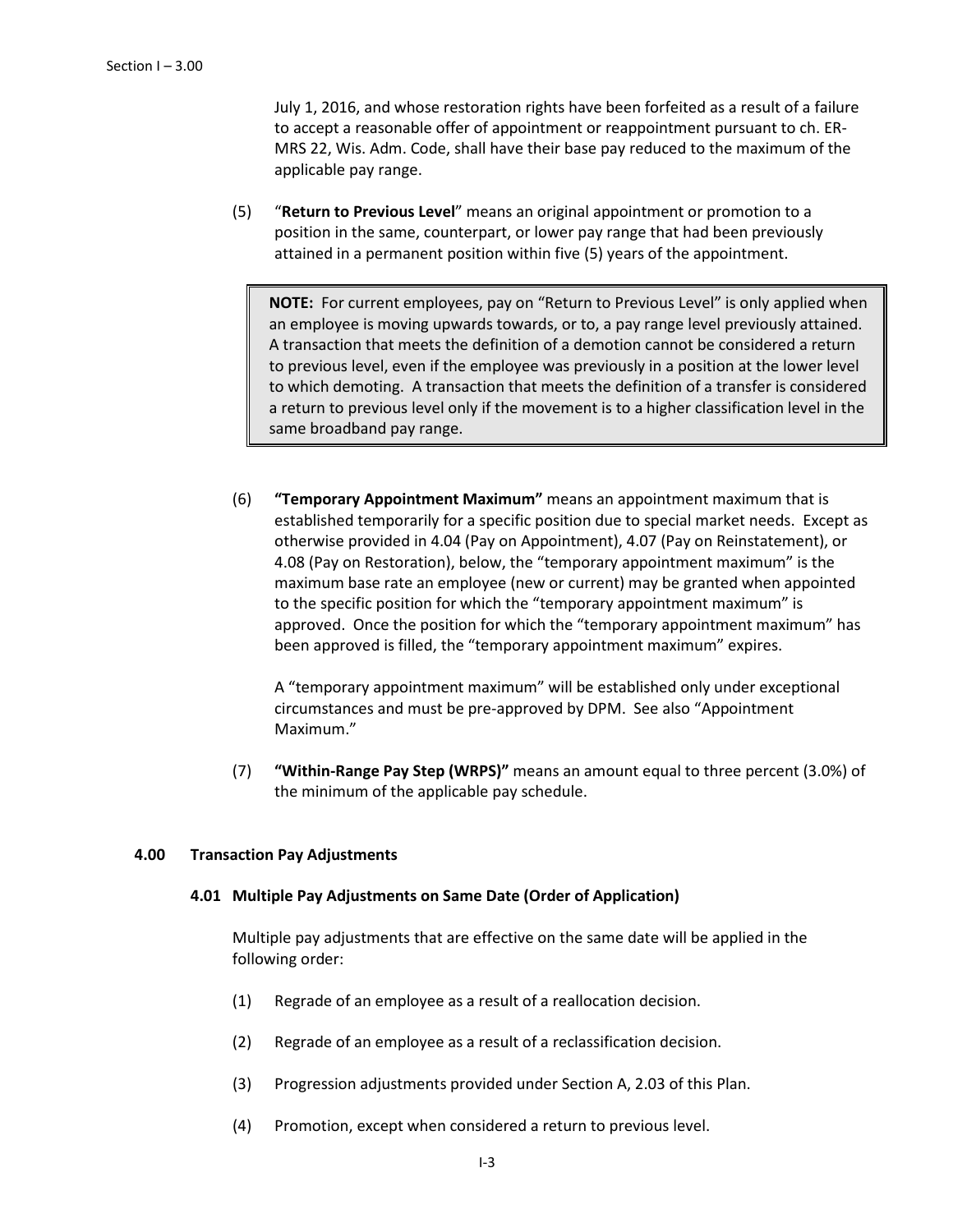- (5) Career executive voluntary movement to a higher class.
- (6) Demotion.
- (7) Career executive reassignment or voluntary movement to a lower class.
- (8) Transfer.
- (9) Career executive reassignment or voluntary movement to a position allocated to a classification in the same pay range.
- (10) Reinstatement and return to previous level.
- (11) Restoration.
- (12) Compensation Plan adjustments pursuant to s. 230.12(3), Wis. Stats., or contractual adjustments, including but not limited to within range pay adjustments other than those made under (1) through (11), and (14) through (17) of 4.01 of this Section (Section I).
- (13) Compensation Plan schedule adjustments under s. 230.12, Wis. Stats.
- (14) Progression adjustments other than those provided for in (3), above.
- (15) Establishment of a raised minimum rate.
- (16) Discretionary Equity or Retention Adjustment (DERA)
- (17) Discretionary Merit Compensation (DMC).
- (18) Original appointment, except when considered a return to previous level.

**NOTE:** Reallocations to new broadband pay ranges will occur immediately after implementation of the ranges per (13) above.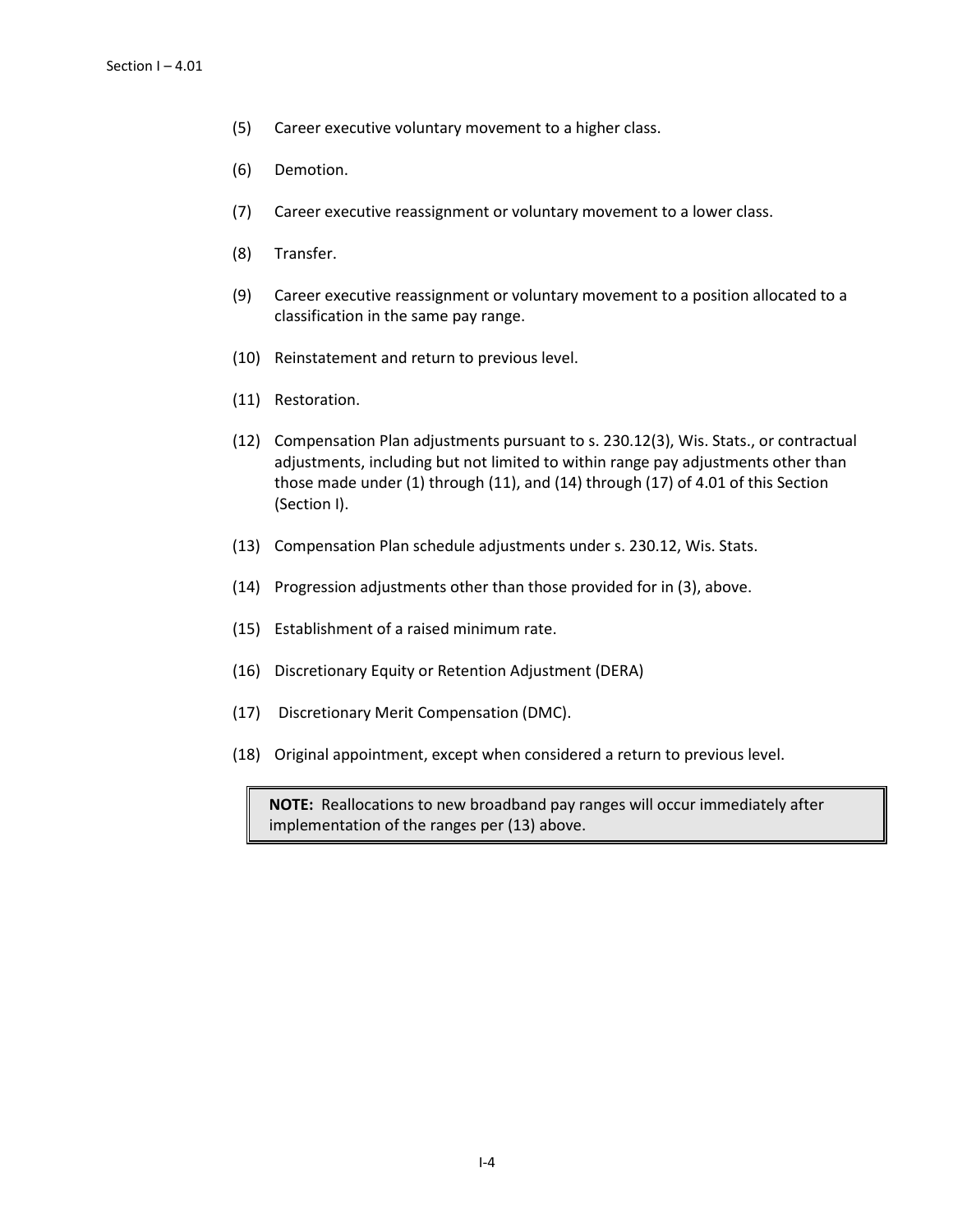## **4.02 Pay on Completion of All Pay Transactions**

Upon completion of any personnel transaction:

- (1) Except for (2) below, employees will receive a base pay rate not less than the minimum rate for the classification regardless of whether the employee is serving a probationary or career executive trial period.
- (2) Employees will receive not less than the minimum rate for the training program if the employee is serving a probationary period in a trainee classification.
- (3) Unless otherwise stated in this Section (Section I), the base pay rate will be subject to the applicable pay range maximum.

## **4.03 Pay on Completion of Any Probation or Career Executive Trial Period**

No probationary increases will be granted to employees upon completion of any probationary period or career executive trial period unless specifically provided by the Plan.

## **4.04 Pay on Appointment**

- (1) Pay on Appointment provisions apply to the following transactions:
	- (a) Original Appointment;
	- (b) Promotion;
	- (c) Voluntary Transfer;
	- (d) Career Executive reassignment to the same pay range;
	- (e) Career Executive voluntary movement to the same or higher pay range;
	- (f) Project Appointments.
	- (g) Appointment of employees to unclassified attorney positions covered by Section C of this Plan, except Assistant District Attorneys.
- (2) Pay on Original Appointment, Project Appointment, and Appointment of Employees to Unclassified Attorney Positions Covered by Section C of this Plan. For Nurse Clinician 2 and Nurse Clinician 2-Weekend classifications, see 4.16, below.
	- (a) An employee's base pay may be set at any rate that is not less than the minimum of the applicable pay range and not greater than the applicable appointment maximum.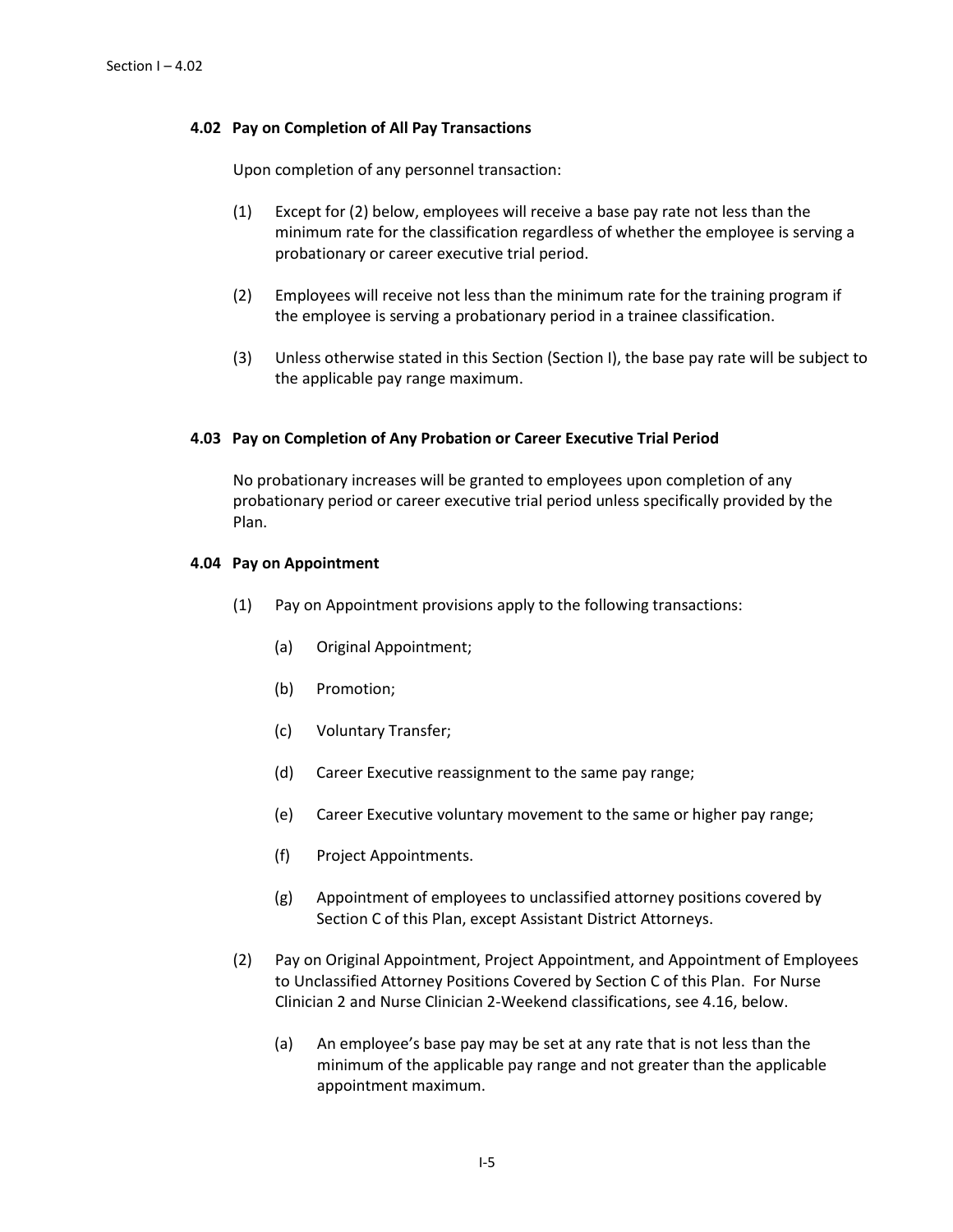- (b) Rehire of an employee within 5 years to an unclassified attorney position covered by Section C of this Plan, may be treated as if reinstated in accordance with 4.07 of this Section (Section I). This includes new appointments for current unclassified attorneys.
- (c) For a project appointment in a broadband pay schedule, an employee's base pay may be set at the following:
	- 1. In accordance with (a) above;
	- 2. Subject to the maximum of the new pay range, project appointees who have previously served as permanent classified employees and who could have been appointed to a permanent position without an interruption of continuous service under s. ER 18.02(2), Wis. Adm. Code, may be appointed to a project position assigned to a higher classification than their previous permanent classified position and may be paid up to their previous rate of pay if higher than the pay range minimum of the classification for the project appointment.
	- 3. Project appointees who have previously served as permanent classified employees and who could have been appointed to a permanent position without an interruption of continuous service under s. ER 18.02(2), Wis. Adm. Code, may be appointed to a project position assigned to the same, a counterpart, or a lower classification than their previous permanent classified position and may be paid a rate of pay determined in accordance with the provisions regarding pay on reinstatement as contained in 4.07 of this Section (Section I).
	- 4. On subsequent project appointment to a different position, the pay rate attained as a result of a project appointment shall not serve as the basis for the establishment of subsequent pay rates on appointment to any other position.
- (d) For original appointments considered a return to previous level, the rate of pay will be calculated in accordance with 4.07 of this Section (Section I).
- (e) For original appointments and project appointments to a pay schedule that includes specified pay progression rates for the classification, pay shall be set at the rate on the progression schedule applicable for an employee with no experience. If there is no such specified rate, pay is set at a rate below the lowest rate for experience, unless otherwise approved by DPM.
- (3) Pay on Appointment for all of the transactions listed in (1) above, other than Original Appointment, Project Appointment, and Appointment of Employees to Unclassified Attorney Positions Covered by Section C of this Plan, or movements to a broadband from a craft-related position in which base pay was based on the building trades rate schedule. For Nurse Clinician 2 and Nurse Clinician 2-Weekend classifications, see 4.16, below.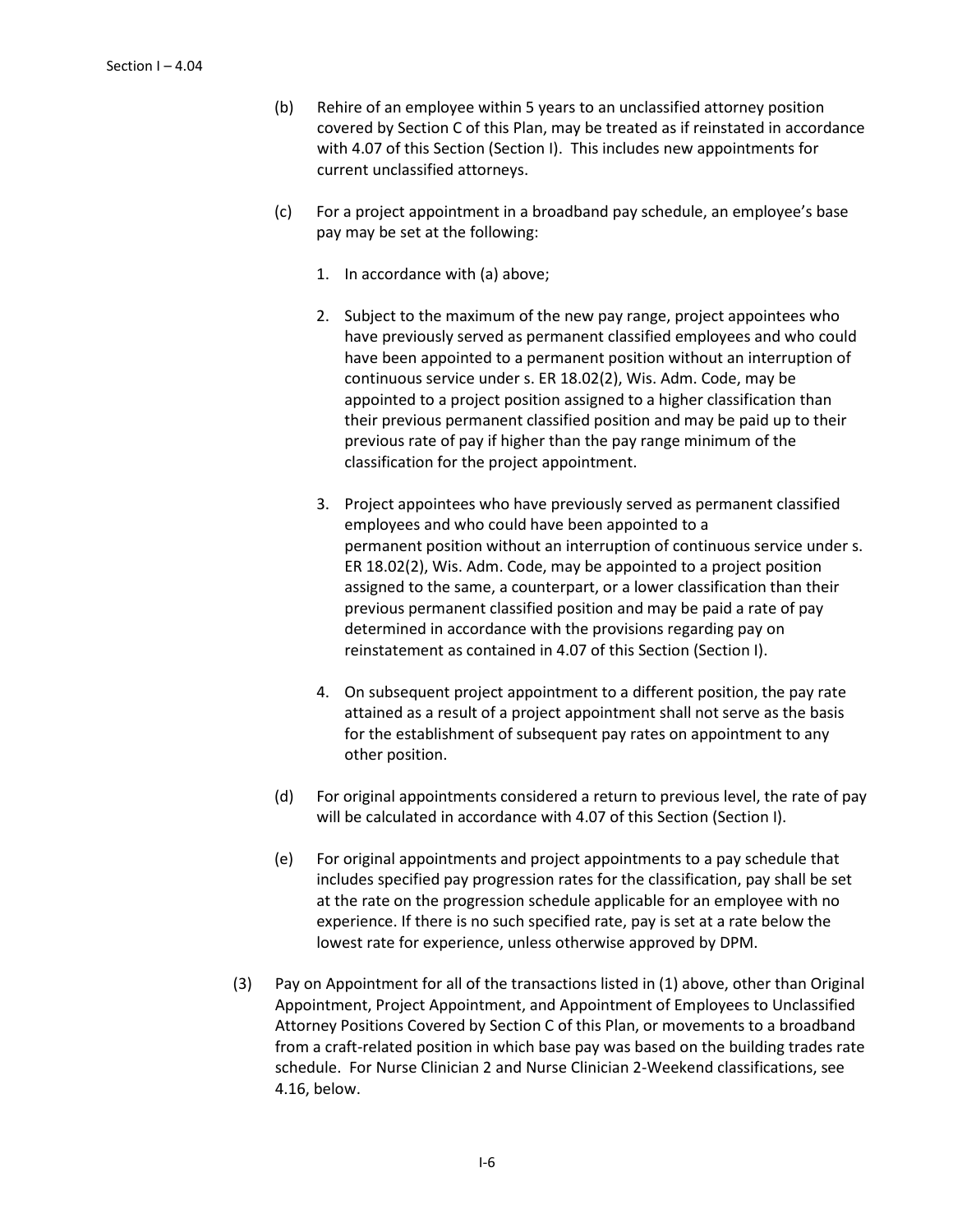- (a) Except as provided in (b) through (d) below, an employee's base pay may be set in accordance with any of the following:
	- 1. The minimum of the pay range through its applicable appointment maximum; or
	- 2. The minimum of the pay range through a rate equal to the employee's current base pay rate plus 4 WRPS, subject to the pay range maximum; or
	- 3. For a movement to a supervisory or management position, the minimum of the pay range through a rate equal to the employee's current base pay rate plus 6 WRPS, subject to the pay range maximum.
- (b) For transactions which involve movement to a position in a broadband classification eligible for progression adjustments under Section A of this Compensation Plan, any increase must be approved by DPM.
- (c) An employee may not receive an increase upon voluntary transfer or Career Executive voluntary movement to the same or counterpart pay range unless approved by DPM. DPM will consider an increase only if the position is considered a higher level in the same or counterpart pay range or the appointing authority can demonstrate pay compression, inversion, or inequity within the agency or statewide.
- (d) For promotions, an employee's base pay may be set in accordance with (a) above, except the employee's present rate of pay will be increased by an amount not less than 8.0% of the pay range minimum, subject to the applicable appointment maximum.
	- 1. For promotion of an employee currently serving a promotional probation, the present rate of pay will be calculated as if the employee were restored to the position in the highest class in which permanent status in class was held at the time the employee started that promotional probation.
	- 2. For promotion of a former employee in layoff status or a current employee in layoff status who is serving a probationary period, the present rate of pay will be calculated as if the employee were restored to the position from which the layoff occurred.
	- 3. For promotion of a current employee in layoff status who is not serving a probationary period, the present rate of pay will be the greater of the current rate of pay or the rate calculated as if the employee were restored to the position from which the layoff occurred.
	- 4. For promotion of an employee on an approved leave of absence, the present rate of pay will be calculated as if the employee were restored to the position in the highest class in which permanent status in class was held at the time the employee began the leave of absence.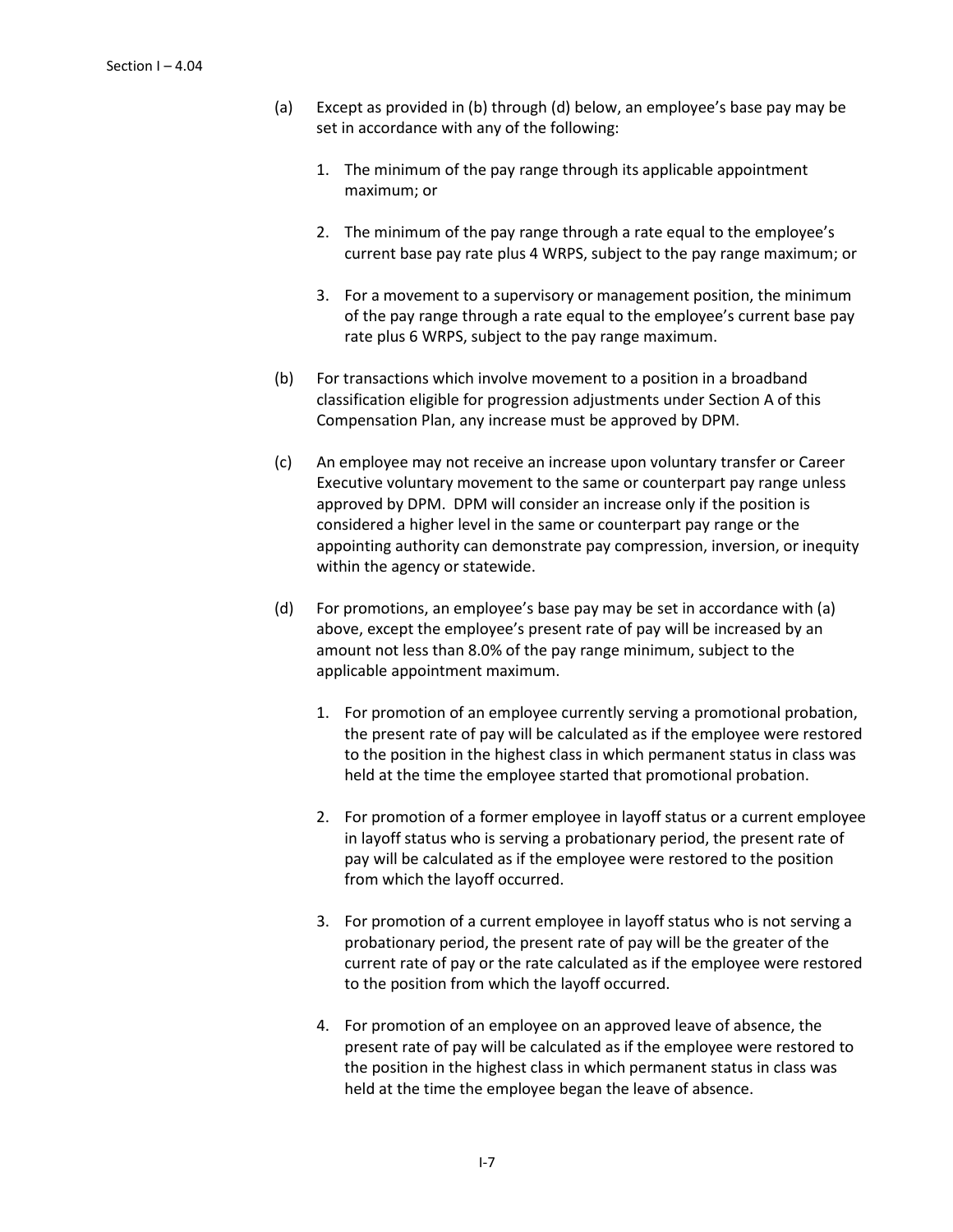5. For promotions considered a return to previous level, the rate of pay will be calculated in accordance with 4.07 of this Section (Section I).

#### **4.05 Pay on Involuntary Transfer**

The appointing authority may use the pay on appointment flexibility of 4.04(3) of this Section (Section I), except an employee who is involuntarily transferred for reasons other than discipline shall be paid at least their present rate of pay. If the present rate of pay exceeds the new pay range maximum, it shall be red circled.

#### **4.06 Pay on Demotion or Career Executive Movement to a Lower Pay Range**

- (1) Except as specified in (2) through (4) below, a demoting or demoted employee, or a career executive employee voluntarily moved to a lower pay range, may receive any base pay rate which is not greater than the present rate of pay, subject to the new pay range maximum.
- (2) If an employee demotes within an agency after being notified in writing by the appointing authority that the employee's position may be affected by impending layoffs, the employee's present rate of pay **may** be retained and that rate **may** be red circled if it is above the maximum for the new classification, subject to the following:
	- (a) For movement between broadband pay ranges, the demotion is no more than one pay range;
	- (b) For movement between non-broadband pay ranges, the demotion is no more than three pay ranges; or
	- (c) For all other movements, the new pay range minimum is at least 75.0% of the pay range minimum from which the demotion occurs.
- (3) If an employee demotes within an agency after written notification of layoff and the demotion is within three (3) pay ranges or one broadband, the employee's present rate of pay **shall** be retained. If the present rate of pay is above the maximum for the new classification, it shall be red circled.
- (4) If an employee demotes within an agency after written notification of layoff and the demotion exceeds three (3) pay ranges or one broadband to the highest-level vacancy available for which the employee is qualified within the agency, the employee's present rate of pay **may** be retained. If the present rate of pay is above the maximum for the new classification, it **may** be red circled.
- (5) If a career executive is reassigned to a position allocated to a career executive position in a lower pay range, the employee shall retain his or her present rate of pay. If the present rate of pay is above the new pay range maximum, the employee's pay shall be red circled.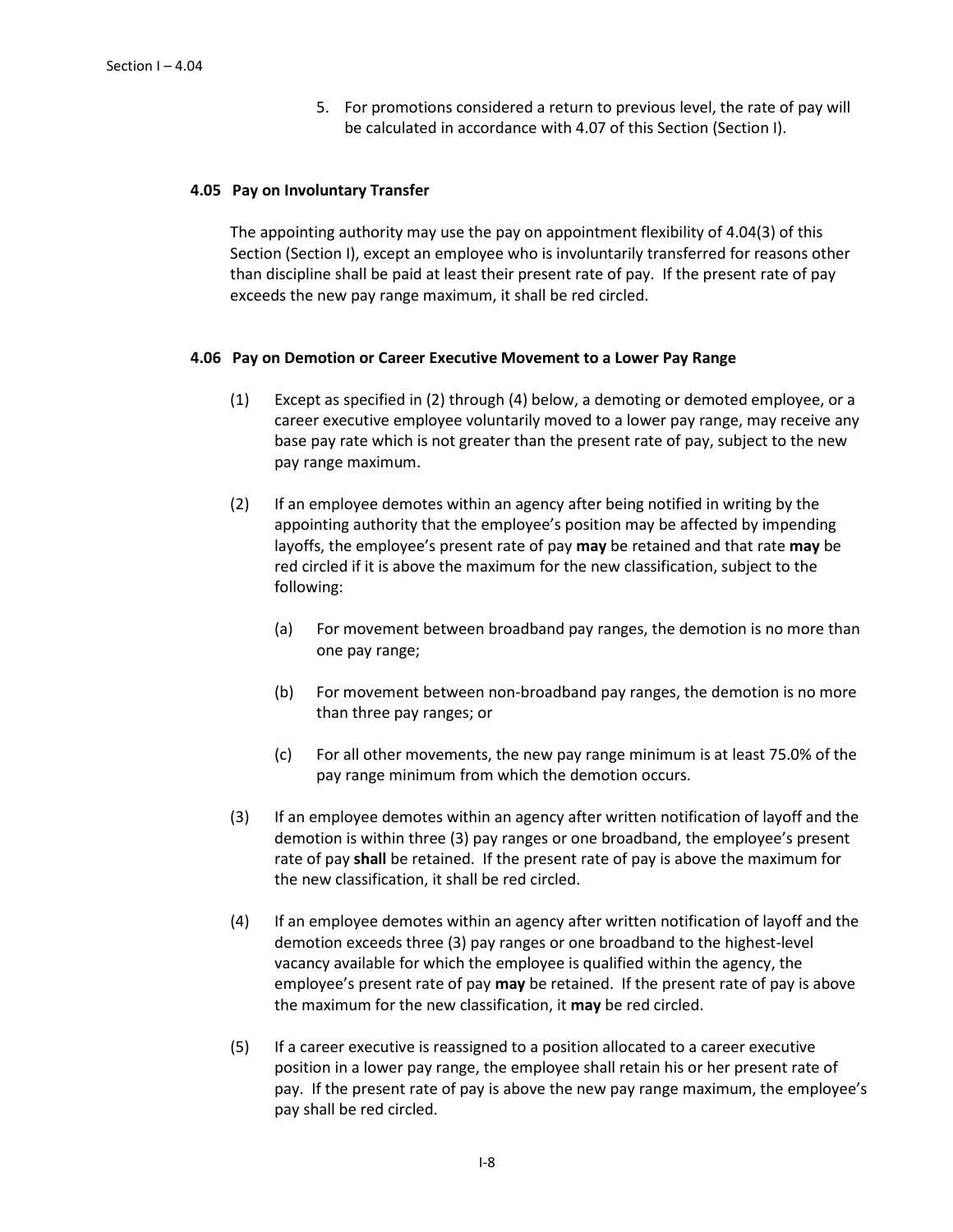## **4.07 Pay on Reinstatement**

Pay on reinstatement will be set as follows:

- (1) An employee who has not held permanent status in class within the last 5 years shall have his or her pay determined in accordance with the pay on original appointment provisions of 4.04 of this Section (Section I).
- (2) Except as otherwise provided in 4.07 of this Section (Section I), an employee may be granted a base pay rate which is not greater than the last rate received plus intervening adjustments pursuant to s. 230.12, Wis. Stats., subject to the pay range maximum. When intervening adjustments are discretionary, the amount shall be limited to the amount that would have been generated by the employee. The intervening adjustments applied shall be those of the appropriate pay schedule and classification from which reinstatement eligibility is derived, subject to the applicable pay range maximum.

**NOTE:** DERA provided for in 6.00 of this Section (Section I) and DMC provided for in Section J of this Plan may **not** be included as an intervening increase when determining pay on reinstatement, **except** that DMC may be included when returning from a leave of absence granted for serving in an unclassified position.

"Last rate received" for an employee who is reinstated is defined as the highest base pay rate received in any position in which the employee had previously held permanent status in class within the last 5 years.

- (3) If the appointment maximum corresponding to the position to which the employee is reinstating is greater than the last rate received plus intervening adjustments, as determined under (2) above, the appointing authority may set the employee's base pay at a rate not to exceed the appointment maximum.
- (4) If the employee is reinstated following layoff, the base pay rate shall be calculated in accordance with (2) or (3) above. However, if the employee is reinstated to the highest level vacancy available for which the employee is qualified within the agency from which layoff occurred, and if the last rate received in the position from which layoff occurred exceeds the new pay range maximum, the employee may be paid any base pay rate that does not exceed that last rate received.
- (5) If the employee is reinstated and the employee's present rate of pay is red circled in the highest position currently held, the base pay rate shall be calculated in accordance with (2) or (3) above. However, if the employee's red circled pay rate exceeds the new pay range maximum, the employee may be paid any base pay rate which does not exceed the red circled pay rate.
- (6) The DPM Administrator may waive the limit on intervening discretionary **Compensation Plan** adjustments provided in (2) above, upon reinstatement of an employee following employment in the unclassified service if the work in the unclassified service was closely related to and at a higher level than the work of the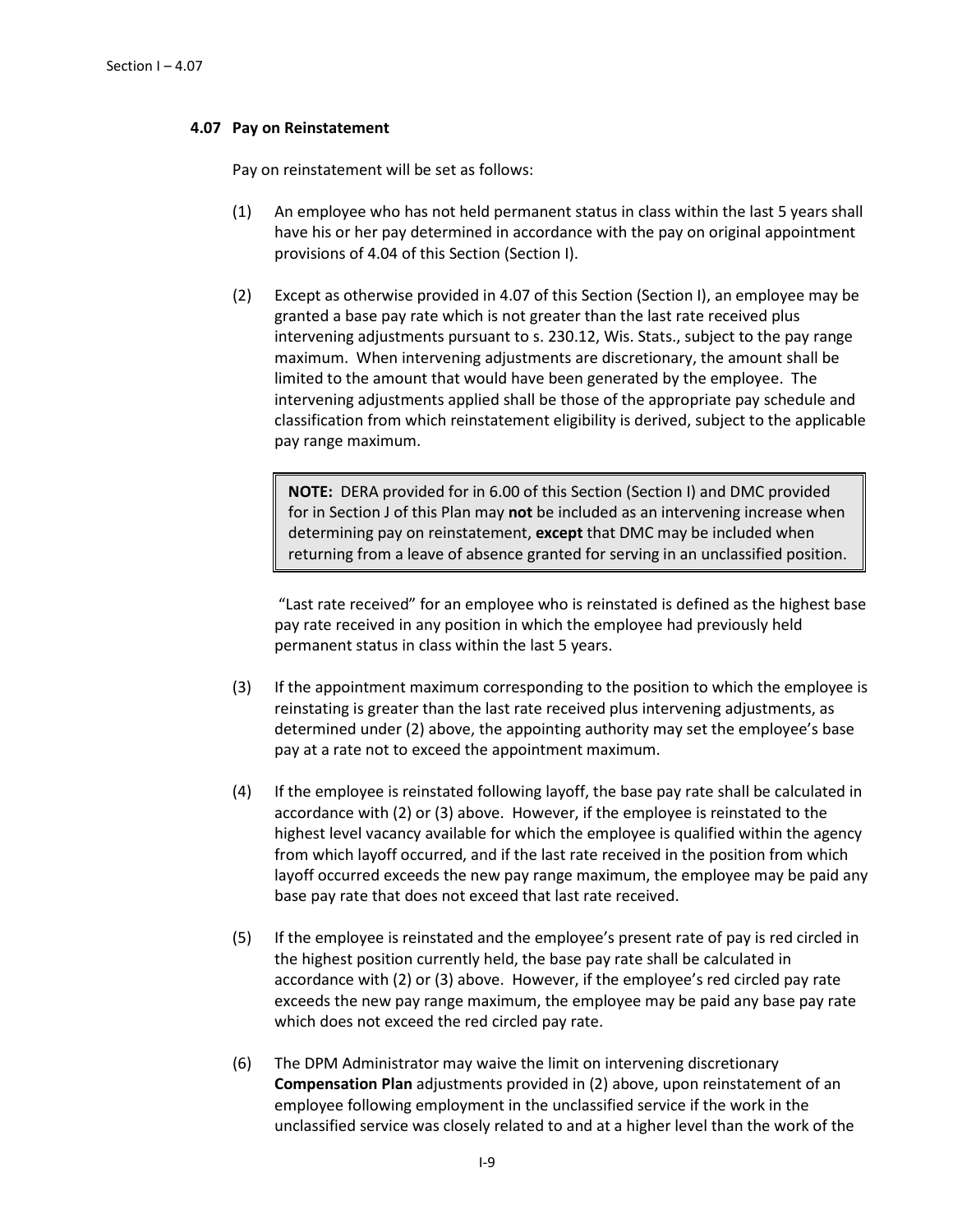position to which reinstated. Upon approval by the DPM Administrator, intervening Compensation Plan adjustments shall not be limited by the amount that would have been generated, but shall be subject to the limits specified in the applicable Compensation Plan and s. 230.12, Wis. Stats.

## **4.08 Pay on Restoration**

Pay on restoration will be set as follows:

(1) Except as otherwise provided in 4.08 of this Section (Section I), an employee shall be granted a base pay rate which is the last rate received plus intervening adjustments pursuant to s. 230.12, Wis. Stats. When intervening adjustments are discretionary, the amount shall be limited to the amount that would have been generated by the employee. The intervening adjustments applied shall be those of the appropriate pay schedule and classification from which restoration eligibility is derived. "Last rate received" means the last base pay rate received in the position from which restoration rights are derived. If the employee's base pay on restoration is greater than the new pay range maximum, it shall be red circled.

**NOTE:** DERA provided for in 6.00 of this Section (Section I) and DMC provided for in Section J of this Plan may **not** be included as an intervening increase when determining pay on restoration, **except** that DMC may be included when returning from a leave of absence granted for serving in an unclassified position per provisions of Section J.

- (2) If the appointment maximum corresponding to the position to which the employee is restoring is greater than the last rate received plus intervening adjustments, as determined under (1) above, the appointing authority may set the employee's base pay at a rate not to exceed the appointment maximum.
- (3) If an employee is restored following a layoff to a vacancy at a lower level than the highest level vacancy for which the employee is qualified in the employing unit, the employee's rate of pay shall be calculated in accordance with (1) or (2) above, subject to the maximum of the pay range to which the classification is assigned.
- (4) If an employee is restored in accordance with an order of the employment relations commission or a court action, the employee's rate of pay shall be as ordered by the commission or court.

# **4.09 Pay on Regrade for Reallocation or Reclassification to a Classification in a Higher Pay Range**

(1) Except as modified in (2) through (5) below, pay on regrade for reallocation or reclassification to a classification in a higher pay range will be the greater of the following, subject to the new pay range maximum: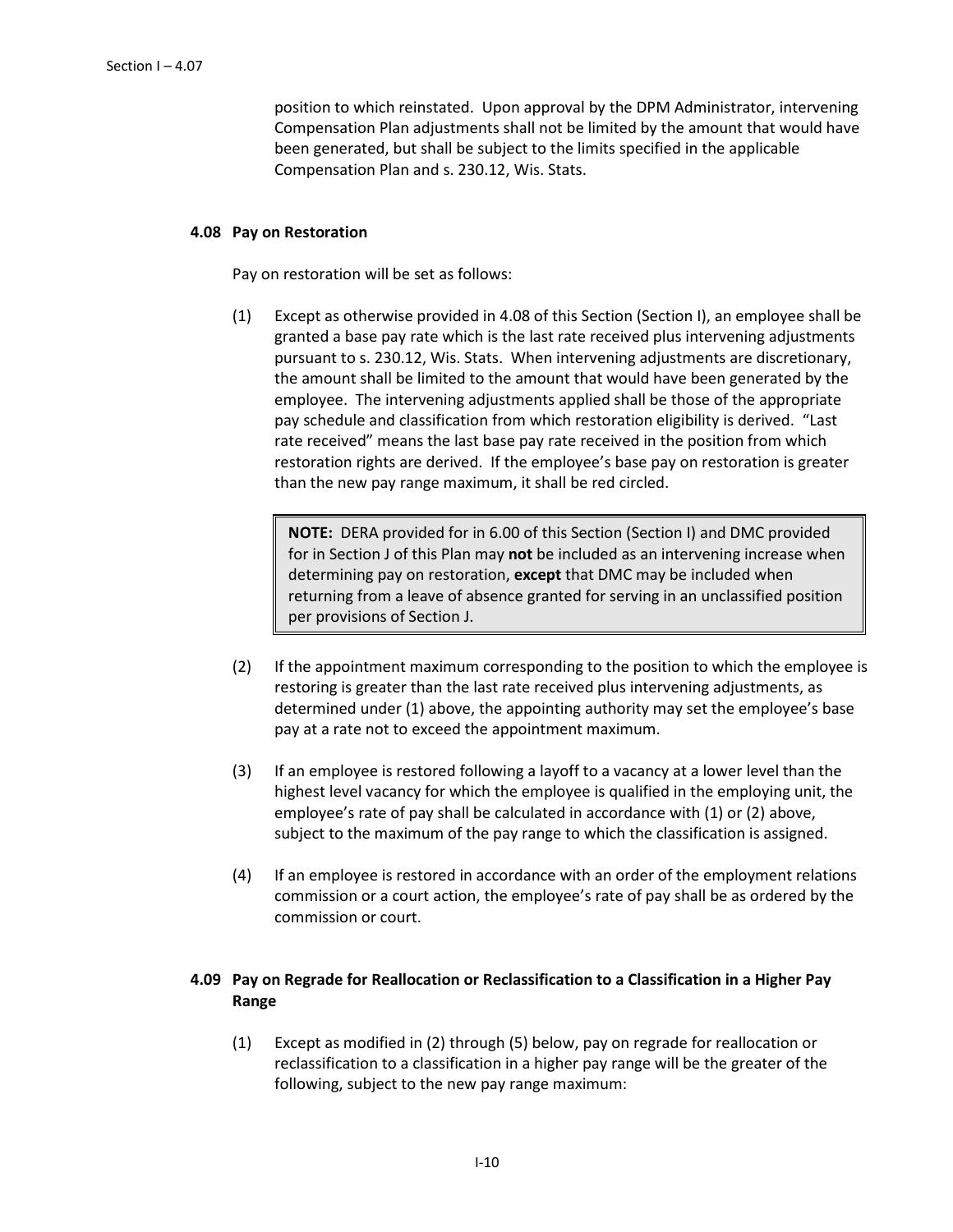- (a) An employee's present rate of pay increased by 8.0% of the minimum of the applicable pay range; or
- (b) The applicable pay range minimum.
- (2) The appointing authority **may** provide an additional pay adjustment allowing for a total pay adjustment of no more than 12% of the new pay range minimum or to the minimum of the pay range, whichever is greater.
- (3) Regraded employees, except trainees, who have reinstatement eligibility or restoration rights, or are eligible for return to previous level to a higher pay range from which regraded shall receive the greater of the following:
	- (a) The pay rate calculated as if they had been reinstated or restored to the pay range from which reinstatement eligibility, restoration rights, or the eligibility to return to previous level are derived; or
	- (b) The present rate of pay.
- (4) If a trainee, a regraded employee shall retain the same pay relationship within the training program, based on qualifications and specific segments of the training program that have been waived or completed.
- (5) For reallocations that do not solely involve a change in duties, such as pay range reassignments, title changes, reorganizations, or as a result of a survey, the increase provided in (1)(a) and (2) above **may** be provided at the discretion of the DPM Administrator.

# **4.10 Pay on Regrade for Reallocation or Reclassification to a Classification in the Same or Counterpart Pay Range**

- (1) Except as modified in (2) and (3) below, regraded employees whose positions are reallocated or reclassified to a classification assigned to the same or counterpart pay range shall receive no pay adjustment.
- (2) Regraded employees, except trainees, whose positions are reallocated or reclassified to a higher classification series level within the same pay range will receive an increase in the amount of 8.0% of the pay range minimum. **This applies only if an employee has not held, within five years of the reclassification or reallocation effective date, permanent status in class at the same level of the reclassification or reallocation**. The appointing authority **may** provide an additional pay adjustment allowing for a total pay adjustment of no more than 12% of the new pay range minimum or to the minimum of the pay range, whichever is greater. However, for reallocations that do not solely involve a change in duties, such as pay range reassignments, title changes, reorganizations, or as a result of a survey, the increase **may** be provided at the discretion of the DPM Administrator.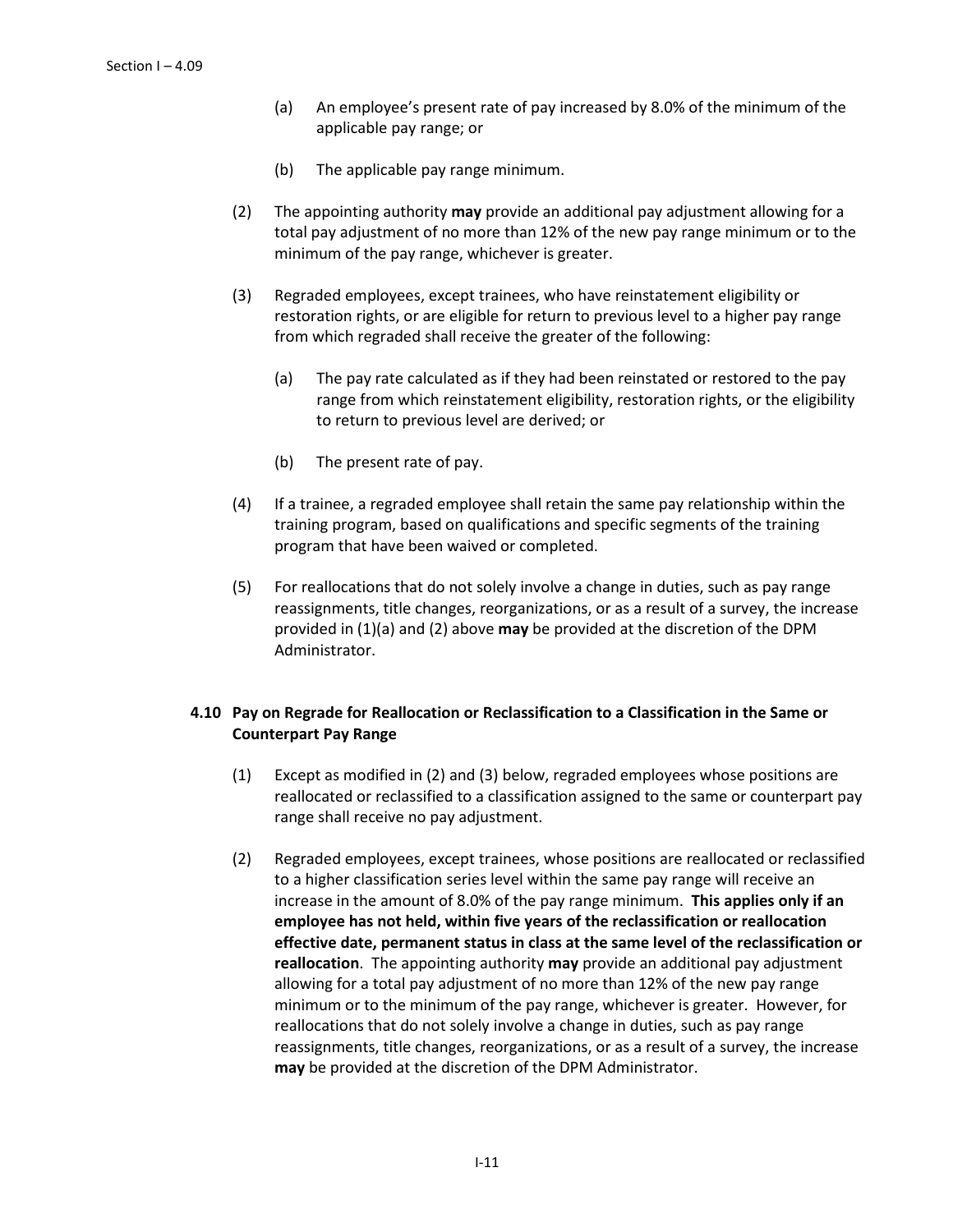(3) If a trainee, a regraded employee shall retain the same pay relationship within the training program based on qualifications and specific segments of the training program that have been waived or completed.

# **4.11 Pay on Regrade for Reallocation or Reclassification to a Classification in a Lower Pay Range**

- (1) Regraded employees who have permanent status in class in the new classification shall continue to be compensated at their present rate of pay. If the present rate of pay exceeds the new pay range maximum, it shall be red circled.
- (2) Regraded employees who are serving an original probation shall continue to be compensated at their present rate of pay, subject to the new pay range maximum.

## **4.12 Pay on Accretion**

Under s. 230.15(1m), Wis. Stats, when the state becomes responsible for a function previously administered by another government agency or a quasi-public or private enterprise or when positions in the unclassified service, excluding employees in the legislature, are determined to be more appropriately included in the classified service, the DPM Administrator shall determine the appropriate pay, subject to the maximum of the pay range to which the class is assigned. The appointing authority may determine the appropriate pay without DPM Administrator approval if the pay rate does not exceed the appointment maximum of the applicable pay range.

## **4.13 Raised Minimum Rate**

Raised minimum rates for classified employees covered by this Section (Section I) will be determined in accordance with Section E, 1.02, of this Plan.

### **4.14 Trainee Minimum Rate**

Trainee minimum rates for classified employees covered by this Section (Section I) will be determined in accordance with Section E, 1.04, of this Plan.

### **4.15 Pay on Movement from Craft-Related Positions**

Pay for movements from craft-related positions in which base pay had been based on the building trades rate schedule to a broadband pay range, except for restorations, will be determined in accordance with 4.04(3)(a) 1 or 2 of this Section (Section I).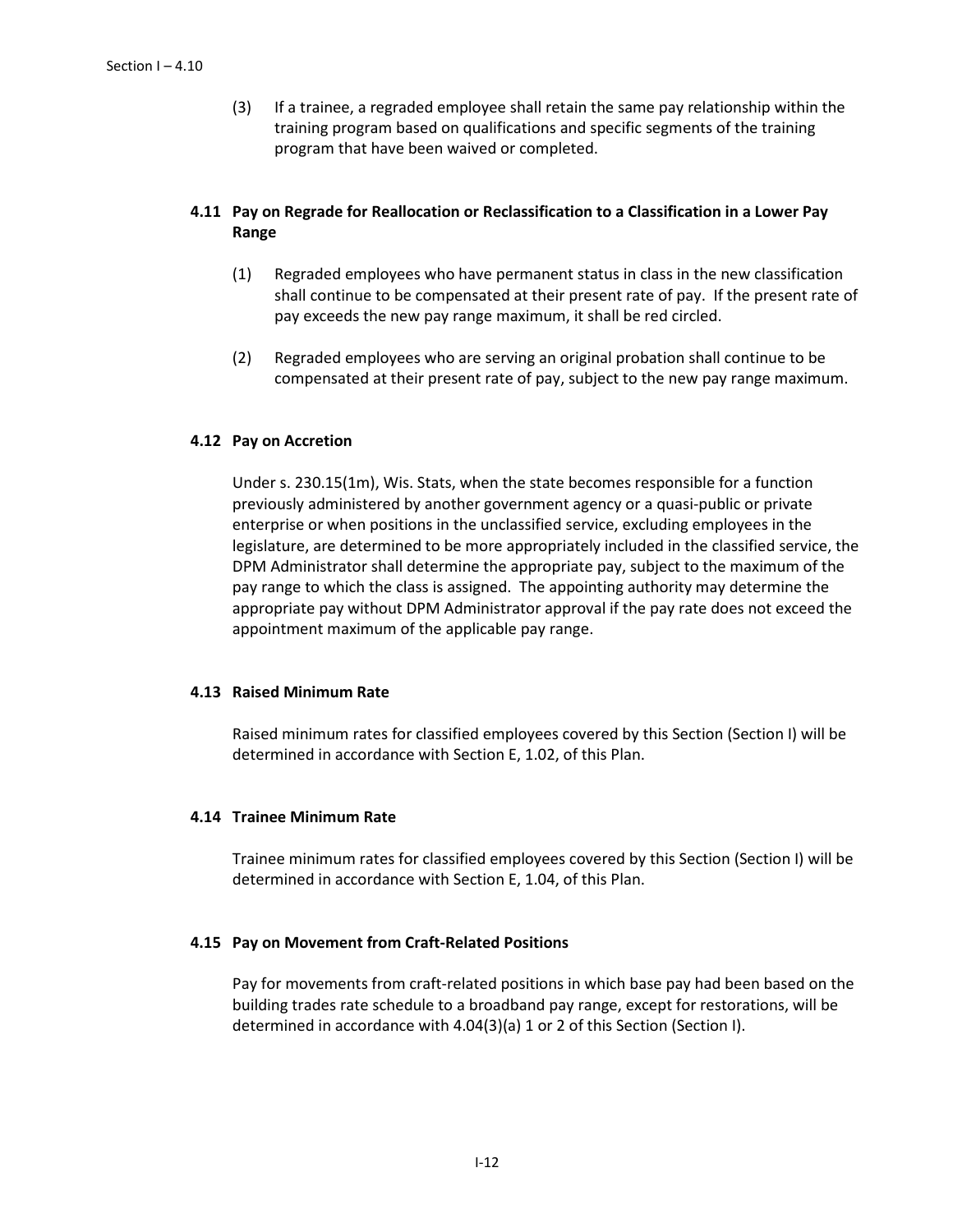## **4.16 Nurse Clinician 2 and Nurse Clinician 2-Weekend Pay on Appointment**

- (1) Except for Pay on Restoration and Pay on Reinstatement, these provisions supersede the other pay provisions in this Section (Section I).
- (2) Except as otherwise provided below, for personnel transactions between or into the classifications of Nurse Clinician 2 or Nurse Clinician 2-Weekend, pay will be set at the amount designated in the Pay Schedule 11-02 Nurse Clinician progression structure found in Section Z based on full years of professional nursing experience as established by the nurse license granting date.
- (3) Employees who are transferring or promoting into one of these classifications and whose current pay rate is equal to or greater than the designated amount will keep their current pay rate.
- (4) Except as provided in (5), below, an employee demoting into one of these classifications will be placed at the progression structure rate corresponding to their full years of professional nursing experience.
- (5) Notwithstanding (2) and (4), above, new hires or current employees with more than 11 years of professional nursing experience may have their pay set at a rate equitable with other employees in the classification state-wide with similar experience, with approval of DPM.

# **5.00 Abuse of Discretion**

Abuse of discretion in use of pay on appointment flexibility provisions provided in 4.04, 4.05, 4.07 or 4.08 of this Section (Section I) could result in the Director of the Bureau of Classification and Compensation reducing the appointment pay rate and/or limiting the agency's ability to use such flexibility.

### **6.00 Discretionary Equity or Retention Adjustment (DERA)**

- (1) Coverage. The provisions of this subsection apply to permanent and project employees in positions allocated to classifications assigned to broadband pay schedules, except attorneys listed in (6)(g) below.
- (2) Concept. Discretionary Equity or Retention Adjustments (DERA) provisions allow the appointing authority the sole discretion to provide employees economic recognition to address pay equity or retention needs. The granting, denial, and amount of any DERA is not grievable.
- (3) Effective Date. DERA may be granted at any time during the fiscal year. The effective date of an adjustment will be the beginning of the first pay period following effective receipt (as defined in 3.00 of this Section (Section I)) of the DERA recommendation. No DERA may be retroactive. If multiple pay adjustments have the same effective date, DERA will be applied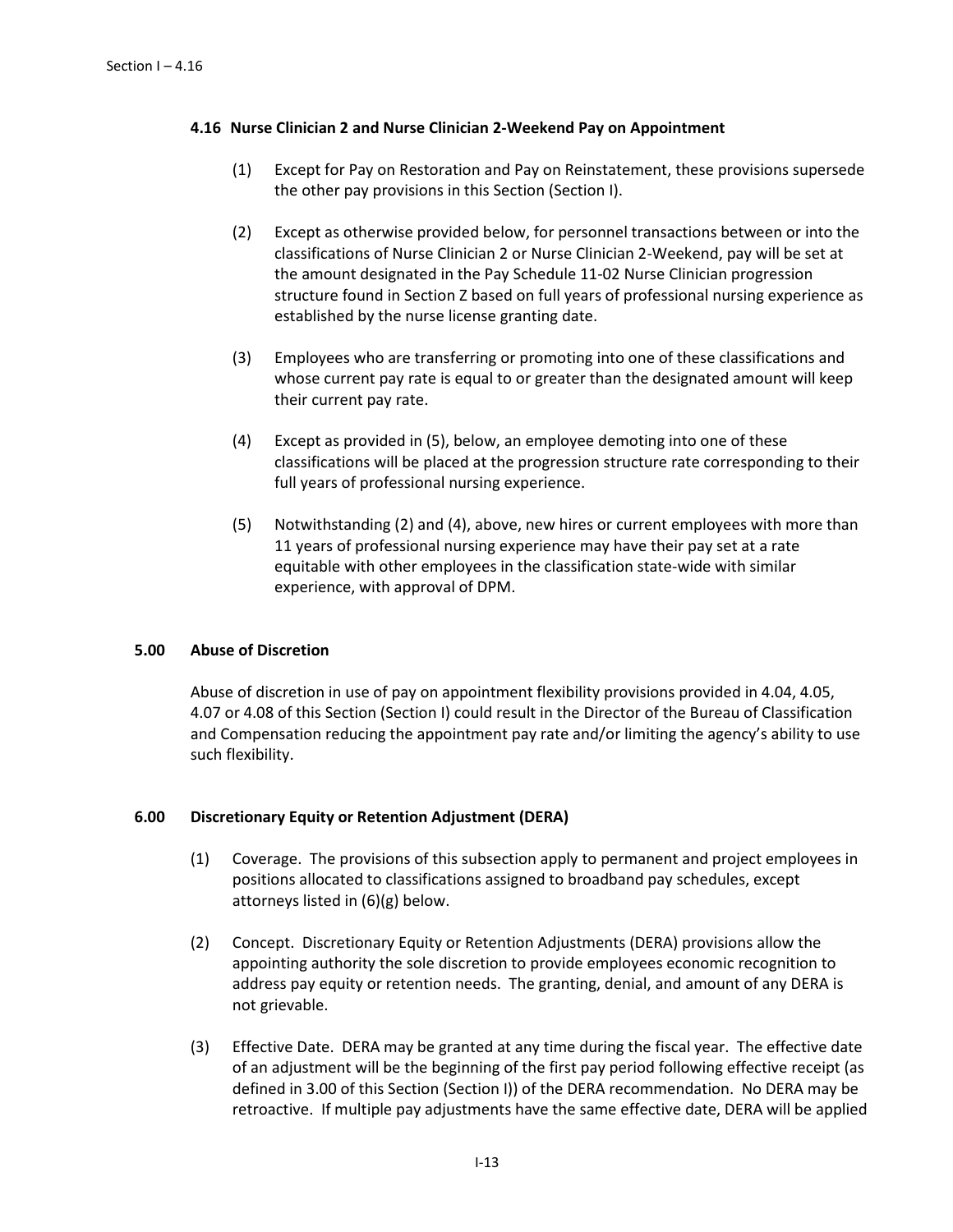to an employee's base pay according to 4.01 of this Section (Section I). **No DERA may be granted on the effective date of an appointment.**

- (4) Initial Applicability. Agencies must develop administrative procedures that will be used to grant DERA prior to awarding any DERA. The administrative procedures must be developed and followed in accordance with the guidelines issued by the DPM Administrator and will be applied in a uniform manner throughout the agency or employing unit.
- (5) Requirements. **All DERA will be approved by DPM prior to being granted, unless delegation is granted to the appointing authority.** DPM may also issue additional guidelines at any point during a fiscal year to establish further limitations regarding the award process, including limits to the number or amount of awards, availability of the program, or processing timelines. Delegation may be removed at any time. Additional information may be required at the discretion of the DPM Administrator.
- (6) Eligibility. All employees in broadband pay ranges who are in pay status in positions covered by this Section (Section I) are eligible to be considered for DERA **except** the following:
	- (a) Employees who did not receive a performance evaluation in the past 12 months or were rated unsatisfactory.
	- (b) Employees who received any form of formal discipline in the past 24 months which was not subsequently overturned through a grievance process.
	- (c) Supervisors who did not complete formal performance evaluations on all subordinate employees for whom performance evaluations are required.
	- (d) Any employee paid at or above the applicable pay range maximum may not receive a base-building DERA.
	- (e) Employees serving the first 12 months of an original probationary period, or the first year of a career executive trial period which is also the employee's original probationary period.
	- (f) Trainees eligible for scheduled trainee increases.
	- (g) Employees whose positions are allocated to the following attorney classifications are not eligible for DERA:

Assistant District Attorney Assistant Attorney General Assistant Attorney General Management Assistant Attorney General Confidential Assistant Attorney General Supervisor Assistant State Public Defender Attorney Assistant State Public Defender Attorney Confidential Assistant State Public Defender Attorney Confidential/Supervisor Assistant State Public Defender Attorney Management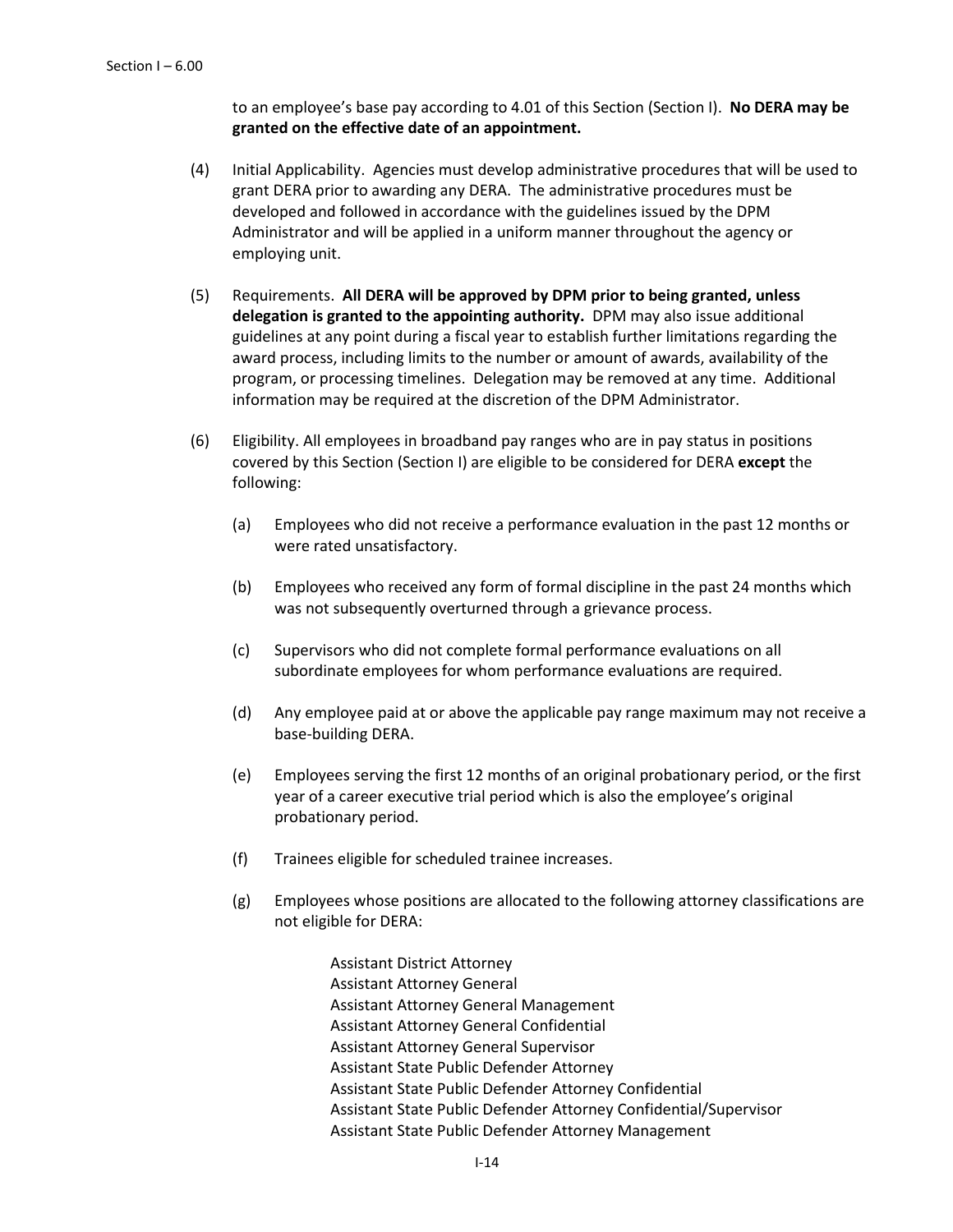Assistant State Public Defender Attorney Supervisor Deputy District Attorney Deputy District Attorney Supervisor

- (h) Equity DERA will only be approved if the employee's salary has been determined to be lower than that of other state employees performing the same or similar duties at the same level of proficiency and who have comparable years of state service or if there is significant pay compression between the employee and the subordinates supervised. Limitations to these criteria will include:
	- 1. External labor market factors will not be used.
	- 2. Salary averages will not be used for comparison purposes.
	- 3. Salary targets will not be used.
	- 4. The comparison group for determining equity will be all employees in the same classification, either in the entire agency or statewide, unless otherwise approved by DPM in advance of submission to DPM. With advance approval by DPM, an official subtitle or a working title within a classification may also be used as the comparison group.
	- 5. "Peer groups" based on agency-determined segments of state years of service or pay groupings within a classification will not be used for comparison purposes.
	- 6. The equity adjustment will not create a larger equity issue than the one being resolved.
	- 7. In determining compression, the supervisor must be able to perform the functions of, or provide technical expertise to, the employee(s) used to make the compression comparison.
- (i) Retention DERA will only be approved if the employee has a job offer in hand and the resultant loss of the employee's knowledge and experience would be a detriment to the agency.
- (j) Retention DERA will not be approved for potential movements within an agency or to another executive branch, non-UW agency.
- (7) Individual Increase Limits. The individual increase limit provided in s. 230.12(5)(d), Wis. Stats., does not apply to base pay adjustments granted pursuant to this Section (Section I).
- (8) Funding. DERA is not considered a "salary adjustment" for which supplemental allotments may be provided under s. 20.865, Wis. Stats.
- (9) Reinstatement and Restoration. DERA may not be included when calculating pay on reinstatement or restoration.
- (10) Amount.